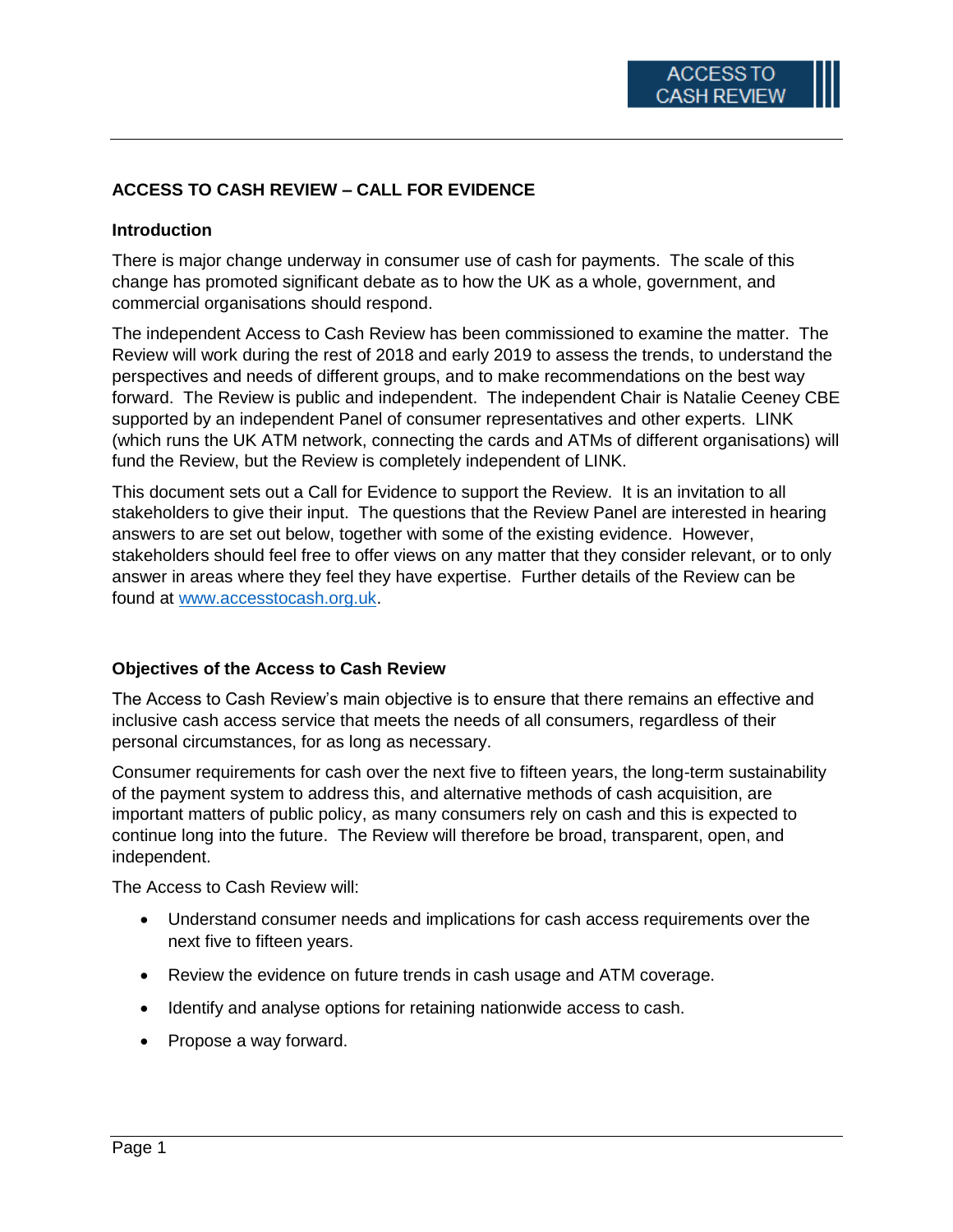## **Wider Interest in this Topic**

Cash and payments are the subject of wide consumer, media, and political interest, including the Treasury's call for evidence, Cash and Digital Payments in the New Economy<sup>1</sup>, and the FCA's Strategic Review of Retail Banking Business Models<sup>2</sup>. This Call for Evidence is seeking not to duplicate, but complement this work. Respondents are however welcome to include any of their own responses to other reviews if they believe this would be of value.

# **Completing this Call for Evidence – Timetable and Administration**

This Call for Evidence contains background information to help respondents, however the independent Access to Cash Review is interested in the widest possible range of responses and anyone is welcome to answer all sections, in part, or only in reference to a group or segment of society that they have insight into.

The closing date for responses to this Call for Evidence is **30th September 2018**.

Please respond directly by e-mail to [callforevidence@accesstocash.org.uk.](mailto:callforevidence@accesstocash.org.uk)

Or alternatively in writing to:

The Access to Cash Review c/o Link Scheme Suite 2B Central House Otley Road Harrogate, HG3 1UF

All replies will be acknowledged. They will also be made available in due course on the Access to Cash website; [www.accesstocash.org.uk,](http://www.accesstocash.org.uk/) unless noted as confidential.

 $\overline{\phantom{a}}$ <sup>1</sup> [https://www.gov.uk/government/consultations/cash-and-digital-payments-in-the-new-economy.](https://www.gov.uk/government/consultations/cash-and-digital-payments-in-the-new-economy)

<sup>2</sup> https://www.fca.org.uk/publications/multi-firm-reviews/strategic-review-retail-banking-business-models.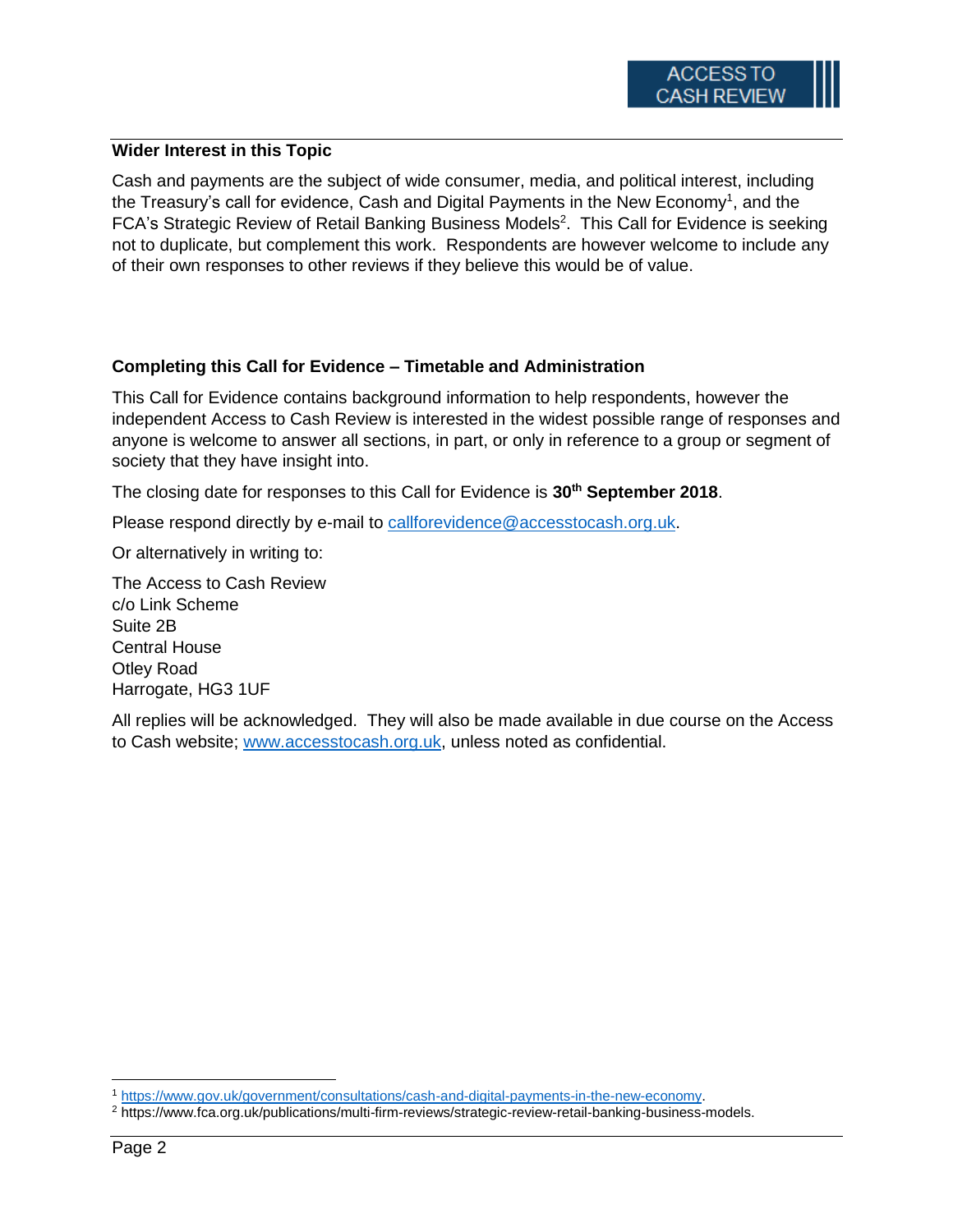### **CALL FOR EVIDENCE QUESTIONS**

| Question 1: What do you think could happen to cash demand in the UK over the next<br>fifteen years?                                                     |
|---------------------------------------------------------------------------------------------------------------------------------------------------------|
| Question 2: What are consumers' needs for cash and digital payments and how can<br>they be best met in the future?                                      |
| Question 3: What digital or other innovations are likely to affect those who currently are<br>using cash?                                               |
| Question 4: Does access to cash require regulation or central co-ordination that goes<br>beyond the current framework? If so, what should this involve? |
| Question 5: How should access to cash be paid for?                                                                                                      |

#### **1. Changes in Cash Demand**

In the UK, demand for cash for payments has been in decline since the early 1990s.

In 2007 cash accounted for 61% of all payments. Ten years later, in 2017, 34% (13.1 billion) of the 38.8 billion consumer payments were made in cash, and debit card payments exceeded cash for the first time. These figures show that usage of cash for payments by consumers has dropped by well over a third over the last ten years. This trend is likely to continue, with cash usage forecast to halve over the next decade, to account for only 16% (6.4 billion) of all consumer payments by 2027<sup>3</sup>.

If these forecasts are right, these are substantial shifts in consumer behaviour that will require change in how cash is distributed and managed. And these changes in cash usage are not happening in isolation. Our society is facing huge digital disruption across many sectors, affecting many aspects of our lives, and at an unprecedented pace. Going back to 1998, just 20 years ago, it would have been hard then for most of us to conceive of the changes that would happen to our lives through the internet, mobile, and digital. Back then, only 20% of UK households owned a mobile phone and yet now the number is 95%.<sup>4</sup> 1998 was also the year in which Google was founded. If we are to look 20 years ahead, it is extremely likely that the changes we will see in technology and society will be just as profound as over the past 20 years.

The driving force behind this change in cash usage is the rise of digital technology. The number of electronic transactions more than doubled from 2012 to 2016 (+133%) to close to 380 electronic payments per person per year. With 244 card transactions per person per year, the UK is one of the leading countries in the world when it comes to the adoption of electronic

<sup>3</sup> UK Finance, UK Payment Markets 2018

<sup>4</sup> [https://www.statista.com/statistics/289167/mobile-phone-penetration-in-the-uk/.](https://www.statista.com/statistics/289167/mobile-phone-penetration-in-the-uk/)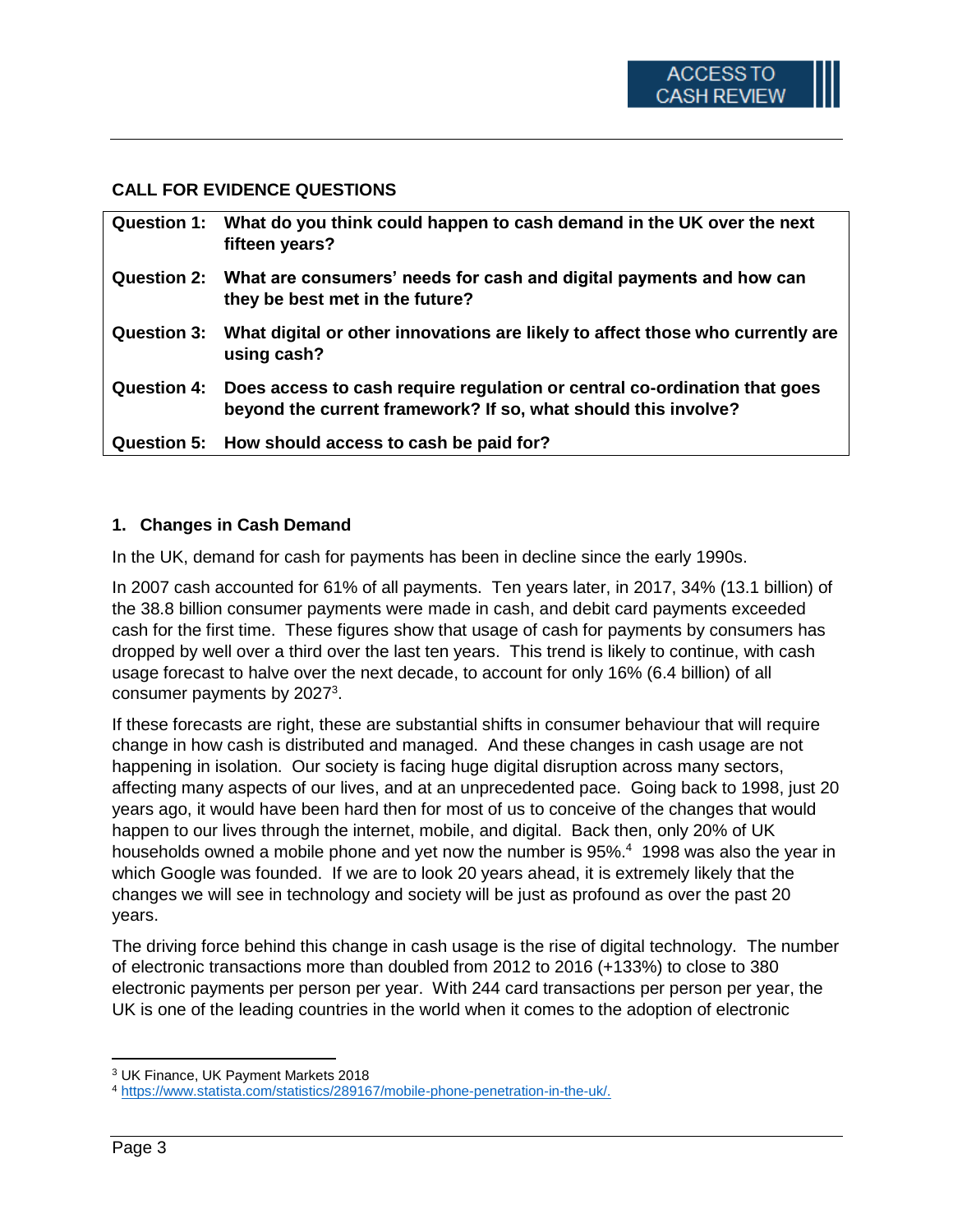payments. 5 The increased use of contactless cards in particular has made a big impact on the payments landscape over the past few years, and the trend is likely to continue over the next decade. £23.23 billion was spent using contactless between January and June 2017, close to the total for the whole of 2016.<sup>6</sup> This represents more than double the spending in the previous eight years combined (£11 billion) and has been facilitated by a 45% growth in the number of merchant<sup>7</sup> owned terminals accepting contactless. $8<sup>8</sup>$ 

As well as the terminals themselves, one of the key elements behind consumers' card usage is the extent of shops', merchants', sole traders' (such as window cleaners) or taxis' acceptance of cards for low value payments. Individual merchants have views on the costs of cash vs card, including the difficulty or costs of eventually depositing the cash, the convenience/speed for them, or even whether card payments may encourage consumers towards higher value purchases.<sup>9</sup> Merchants' approaches to cash or digital will affect customer behaviour, even if the merchant accepts both digital and cash payment. A customer who gets a negative reaction when using a card for a low value may be put off and avoid using it in future. However, if the merchant is positive (or at least neutral), and the transaction is easy, consumers may be more likely to be inclined to use a card again, and perhaps move to ever lower value transactions being done by card. Although difficult to quantify, there seems to have been a shift over the last few years towards low value purchases by card being increasingly socially acceptable. In the past, using a card in a pub, for example, may have involved an embarrassed enquiry of "can I use a card if I am getting food?". Now, in many locations, a card can be used for any value with no reaction from the staff<sup>10</sup>, and, instead, handing over cash can result in a more irritated response. In some shops, we now see hand-written notes saying either "sorry, we don't take cards" or, increasingly frequently, "sorry, we don't take cash" to manage an otherwise negative consumer reaction.

All of these factors are leading to consumers using cards for lower value transactions. However, overall data suggests we are making fewer lower value transitions, regardless of the payment method. The total number of payments for less than  $£1$  has more than halved in the last ten years as consumers have moved away from using telephone boxes and buying daily newspapers. As a result of this, the average value of cash payments has actually increased over the last 10 years from £11.58 in 2006 to £15.80 in 2016.<sup>11</sup>

In the UK, at retail locations, consumer choice still largely reigns. Card-only stores are still rare and an ever-wider range of locations which were cash only, such as markets or local service providers, are now accepting cards through new portable card systems like i-Zettle or Square. Locations which *are* card-only are currently usually those where the consumer has little or no

<sup>8</sup> UK Finance, *'Contactless 10 year report',* 2017 [https://www.ukfinance.org.uk/wp-content/uploads/2017/09/UK-](https://www.ukfinance.org.uk/wp-content/uploads/2017/09/UK-FINANCE_Contactless-10-year-report-September-2017.pdf)[FINANCE\\_Contactless-10-year-report-September-2017.pdf.](https://www.ukfinance.org.uk/wp-content/uploads/2017/09/UK-FINANCE_Contactless-10-year-report-September-2017.pdf)

 $\overline{a}$ 

<sup>&</sup>lt;sup>5</sup> G4S World Cash Report 2018 [http://www.g4scashreport.com/.](http://www.g4scashreport.com/)

<sup>6</sup> £25 billion was spent using contactless cards in the whole of 2016.

 $^7$  The term "merchant" is used to mean any business which takes payments – e.g. from high street retailers, gyms, coffee shops etc. through to energy companies or HMRC when collecting taxes.

<sup>9</sup> [http://www.news.com.au/finance/money/costs/scientists-prove-paying-with-plastic-is-more-dangerous-for-your](http://www.news.com.au/finance/money/costs/scientists-prove-paying-with-plastic-is-more-dangerous-for-your-budget/news-story/15222db4af403b8c5410b1582b9c349d)[budget/news-story/15222db4af403b8c5410b1582b9c349d.](http://www.news.com.au/finance/money/costs/scientists-prove-paying-with-plastic-is-more-dangerous-for-your-budget/news-story/15222db4af403b8c5410b1582b9c349d)

<sup>&</sup>lt;sup>10</sup> 57% of payments in pubs and bars are now reported as contactless [http://paymentsjournal.com/future-high-street](http://paymentsjournal.com/future-high-street-cash-no-longer-king/)[cash-no-longer-king/.](http://paymentsjournal.com/future-high-street-cash-no-longer-king/)

<sup>11</sup> UK Finance, Cash and Cash Machines 2017.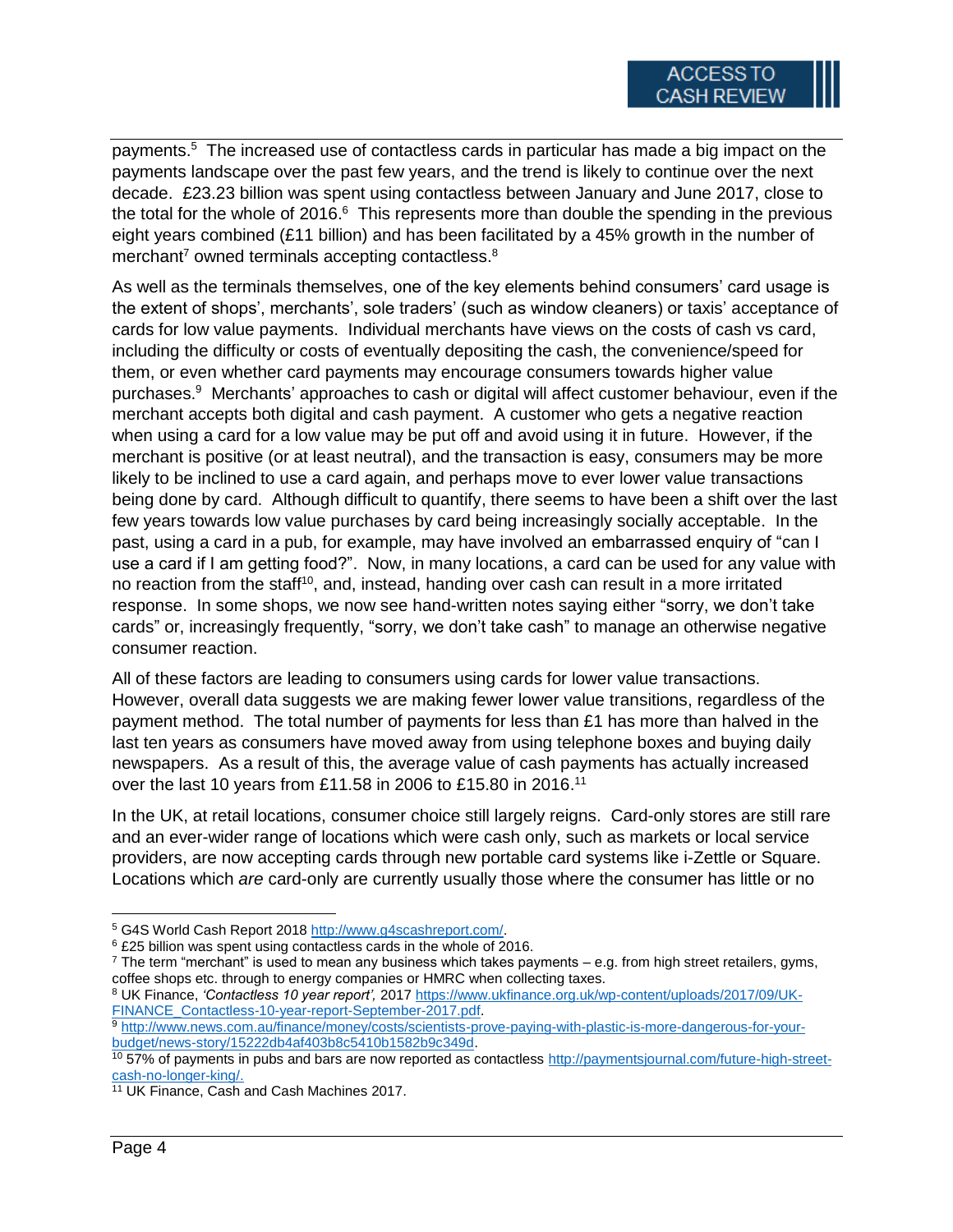choice, and where the merchant seems to have decided that the cost and efficiency benefits to them outweigh the potential negative reaction from some users. In some cases, significant discounts can be offered for card payments to encourage their use, for example Transport for London giving discounts for Oyster cards when compared with individual ticket cash purchases. Car parking is another area which is increasingly cashless, allowing operators to avoid the costs and risks of cash acceptance.<sup>12</sup> It is possible these locations are acting as a catalyst for card or contactless payments as they force people to use cards who would otherwise not have done so. However, such developments are not without their critics, citing the difficulties some consumers may have when they cannot use cash, and the general erosion of choice.<sup>13</sup> Indeed, consumer choice and privacy are some of the main arguments for proponents of continued cash usage and acceptance.

Societal drivers to use of cash are not just about day-to-day transactions, but also about our wider views about society, and our confidence in financial institutions. For example, cash has a role as a store of value, and in this area cash usage appears to be growing. Figures from the Bank of England show that the total number and value of notes in circulation which are being used to store value rather than being used for payments has been growing in recent years.<sup>14</sup> There will be a range of sources for this cash from cash payments, bank branch counters and ATMs, to notes and coins which are received in change simply being stored in a jar. Another example is cash's role as a contingency. Digital systems can go down, but when we have cash in our hands, we need no infrastructure to use it. For increasing numbers of consumers, cash is seen as a payment method of last resort when systems failures may prevent consumers or merchants from accessing online or card-based payment systems. And finally, the recent publicity around use of consumer data for purposes we had not signed up for – and increasing consumer awareness of the value and importance of their personal data – has also led some to be wary of the digital footprint that digital payments leave.

The factors which affect consumer cash access are not unique to the UK. Many other countries are seeing significant changes to how consumers use cash and digital payments. Developments in other countries may therefore provide insight; from countries with similar levels of cash use, such as The Netherlands, countries with low cash use, such as Norway, Denmark and Sweden, and high cash usage countries such as Germany. In each case there are significant differences from the UK in terms of size, diversity, banking culture (for example the cost of payments and cash access). However, lessons and parallels may be of interest.<sup>15</sup>

In addition, how countries provide access to cash varies significantly, from diverse multiple ATM networks in the USA, to Portugal with a single integrated ATM network, to Sweden and the Netherlands where the ATM networks are being consolidated, such that they will be run as a single entity rather than the competitive market with multiple suppliers as there is in the UK.

<sup>12</sup> [https://www.standard.co.uk/news/crime/restaurant-worker-stuffed-parking-meters-with-paper-in-scam-that-cost](https://www.standard.co.uk/news/crime/restaurant-worker-stuffed-parking-meters-with-paper-in-scam-that-cost-council-250000-10145514.html)[council-250000-10145514.html.](https://www.standard.co.uk/news/crime/restaurant-worker-stuffed-parking-meters-with-paper-in-scam-that-cost-council-250000-10145514.html)

<sup>&</sup>lt;sup>13</sup> War Against Cash: The Plot to Empty Your Wallet and Own Your Financial Future and Why You Must Fight It – Ross Clark. Harriman-House 2017.

<sup>14</sup> <https://www.bankofengland.co.uk/statistics/banknote> .

<sup>&</sup>lt;sup>15</sup> Some European countries, notably the Nordics see low cash usage while other countries, such as Germany remain high users of cash. [https://www.ecb.europa.eu/pub/pdf/scpops/ecb.op201.en.pdf.](https://www.ecb.europa.eu/pub/pdf/scpops/ecb.op201.en.pdf)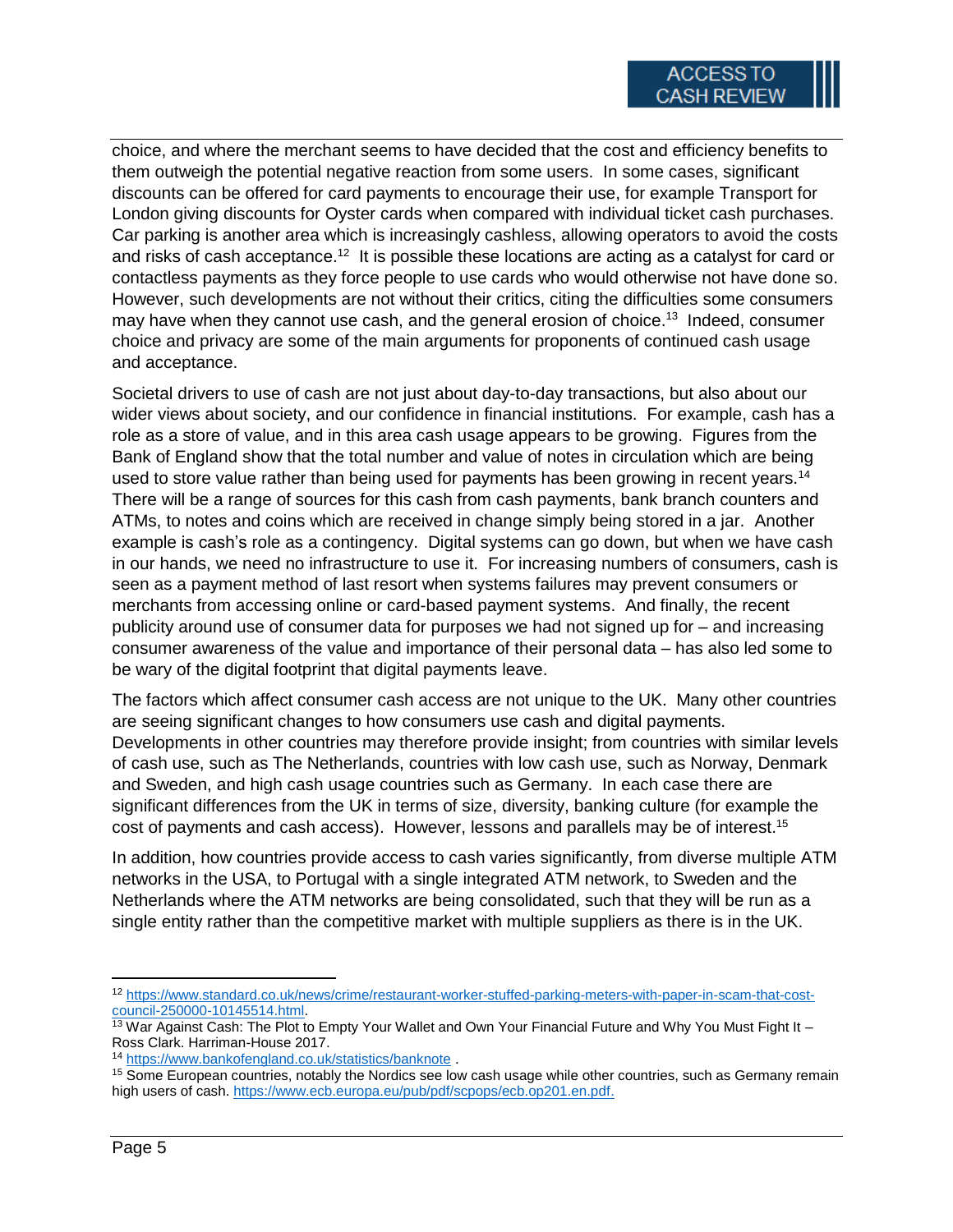There seems to be strong agreement emerging that the decline of cash in favour of digital is a trend that will continue. However, there also seems to be an emerging consensus that it is unlikely that digital payments will completely replace cash – the recent UK Finance report concluded that cash, although falling to only 16% of payments in 2027, would still be a core part of our UK economy and still be the second most frequently used payment method.<sup>16</sup> The pace of change is also widely debated, with some believing that the pace will accelerate (as it has on many other forms of digital adoption), while others suggest that factors such as privacy concerns, concerns about resilience and limitations in the UK infrastructure (such as broadband and mobile connectivity) will start putting a brake on the pace as the remaining cash users are less likely to switch to digital payments. Therefore, cash only making up 16% payments in 2027, which is approaching what Sweden is experiencing now<sup>17</sup>, could be a "floor" beyond which cash usage will not fall, or merely a point in time and UK cash use may fall further still. Drivers of change such as generational change, enabling technologies, economic events and conscious "push" factors from banks, retailers and government will all affect the pace and nature of this change.

**We would therefore welcome challenge to our conclusions so far, including whether there are factors we have failed to consider, or whether we have misjudged the evidence. Looking forward, we are keen to seek views on the pace and nature of change to cash demand in the UK over the next 5-15 years.**

**Question 1: What do you think could happen to cash demand in the UK over the next fifteen years?**

# **2. Changes in Consumer Need**

For UK consumers, the "push" factors (i.e. how people are paid, what payment methods retailers accept, and how easy it is to access cash) are huge drivers of whether consumers use cash or digital payment methods. However, the "push" factors differ by different societal segments and by demographics, and there are consumers who choose cash as a matter of personal preference. For those who use cash as a matter of choice there may be a wide range of drivers such as privacy, security, budgeting, or a seeking of "authenticity" away from technology-based solutions.<sup>18</sup> Concern about the reliability or trustworthiness of digital solutions can also be a reason for why some consumers chose to use cash over digital.

One of the charges made of cash usage is also that it facilitates tax avoidance or even crime. This is a complex area and in general is not one this review will seek to address.<sup>19</sup>

But there is also evidence that access to cash is currently a necessity for a number of consumers and that cash fulfils specific consumer needs which other payments methods cannot

l <sup>16</sup> UK Finance – UK Payments Summary 2018

<sup>17</sup> https://www.riksbank.se/globalassets/media/statistik/betalningsstatistik/2018/payments-patterns-in-sweden-2018.pdf

<sup>&</sup>lt;sup>18</sup> For example, the recent growth in sales of products as diverse as craft beers, artisanal gin, vinyl records or traditional style board games.

<sup>19</sup> [https://www.europol.europa.eu/newsroom/news/cash-still-king-criminals-prefer-cash-for-money-laundering.](https://www.europol.europa.eu/newsroom/news/cash-still-king-criminals-prefer-cash-for-money-laundering)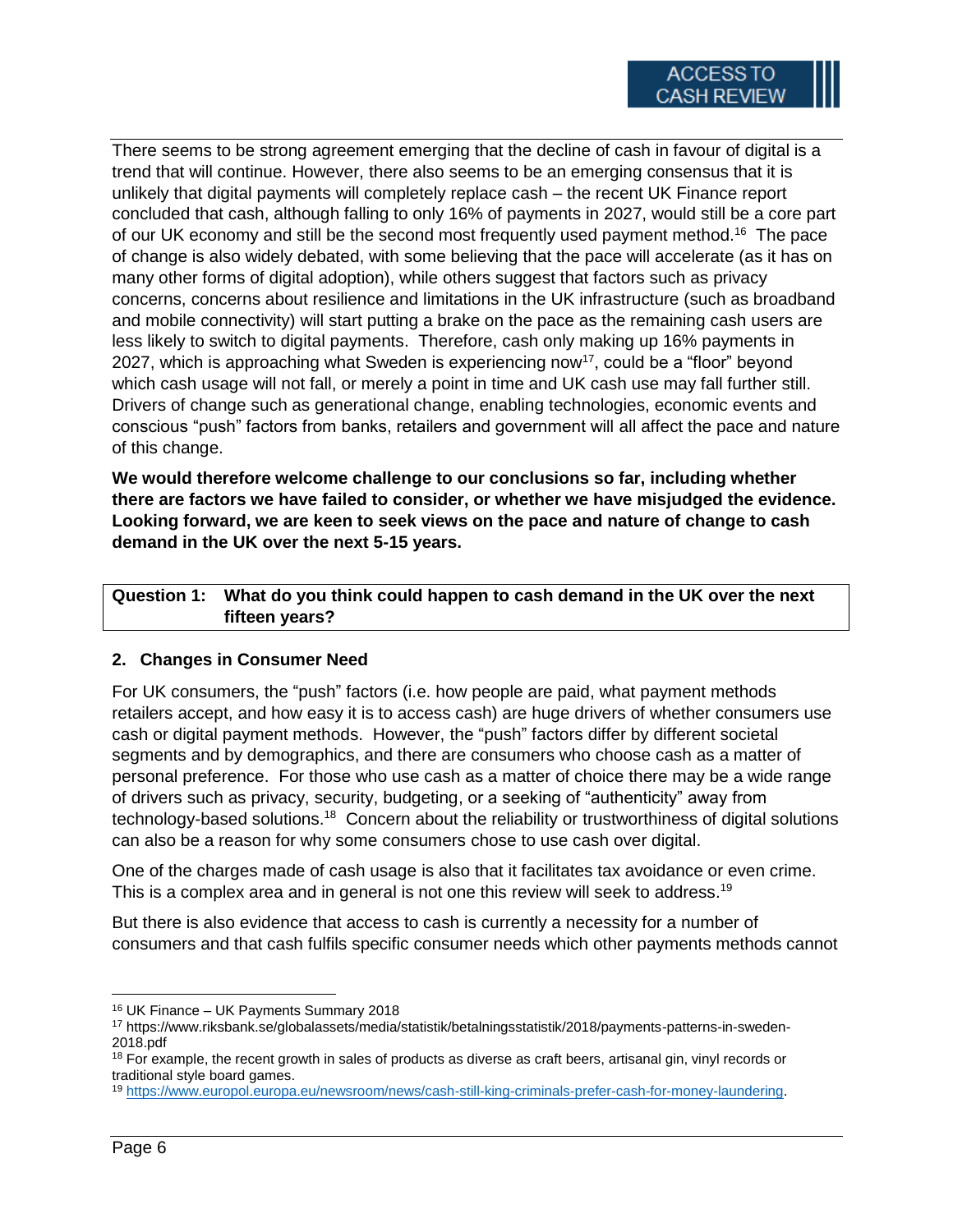satisfy. There is evidence that many consumers using cash are, at least right now, from more vulnerable groups.

There were 2.2 million consumers (4% of UK adults) who relied on cash payments almost entirely in 2017.<sup>20</sup> These consumers may pay their bills using Direct Debit or standing order, and may have access to a bank account and debit card, but they are predominantly users of cash and do not regularly use non-cash methods for their day-to-day payments.

At the other end of the scale, there were 3.4 million consumers who rarely used cash in 2017, representing 6% of the UK's adult population. These consumers make a cash payment once per month or less frequently. An additional 3.2 million consumers make a cash payment once a fortnight or less frequently. Combined, 12% of the adult population make a cash payment once a fortnight or less frequently.<sup>21</sup>

Despite a number of recent technical innovations, people paying each other directly ("peer-topeer" transactions) are still predominantly using cash. Whilst these sorts of payments only account for around 3% of the total use of cash, cash dominates peer-to-peer transactions, accounting for 71% of payments to another individual over £1.00.<sup>22</sup>

Unsurprisingly, cash and digital usage varies by age. Younger age groups are more likely to use cash rarely than people in older age groups, with more than one in ten of those aged 25-34 making just one cash payment each month or no cash payments at all. Perhaps more surprisingly, those that rely on cash are evenly-spread across different age groups. However, people with lower household incomes were far more likely to rely mainly on cash when compared with their more affluent counterparts. In fact, over half of all consumers who relied predominantly on cash during 2016 had total household incomes of less than £15,000 per  $vear.<sup>23</sup>$ 

Employment patterns, which are changing significantly in today's society, can have an effect on the use of cash and adoption of digital payments. For example, the self-employed now represent a growing share of the UK workforce, up from around 12% of the total workforce force in 2001 to around 15.1% in 2016. Around 26% of all UK employment is part-time work, and 4% of employment (1.3 million people) is in the "gig economy", which is expected to grow.<sup>24</sup> Traditional full-time employment, with salaries paid regularly and directly into a bank account, remains the UK's dominant employment method, but even this is changing, with increasingly varied working patterns. For these staff, getting paid can be irregular and cash can be a more convenient way both for employers to pay staff and for staff to be paid. In 2016, the value of cash paid as wages increased by 10% on the previous year, a change attributed to high levels of self-employment.

Cash usage also varies significantly by retail sector. Newsagents, pubs and convenience stores see 85%, 79% and 78% of their payments in cash respectively, although they form a relatively

<sup>20</sup> The UK Payment Markets Report 2018.

<sup>21</sup> UK Finance, Payments Market Report 2018.

<sup>22</sup> UK Finance, UK Consumer Payments 2017.

<sup>23</sup> UK Finance, Cash and Cash Machines 2017.

<sup>24</sup> Office for National Statistics, Statistical bulletin: UK labour market: March 2018 21/03/2018

[https://www.ons.gov.uk/employmentandlabourmarket/peopleinwork/employmentandemployeetypes/bulletins/uklabour](https://www.ons.gov.uk/employmentandlabourmarket/peopleinwork/employmentandemployeetypes/bulletins/uklabourmarket/march2018) [market/march2018.](https://www.ons.gov.uk/employmentandlabourmarket/peopleinwork/employmentandemployeetypes/bulletins/uklabourmarket/march2018)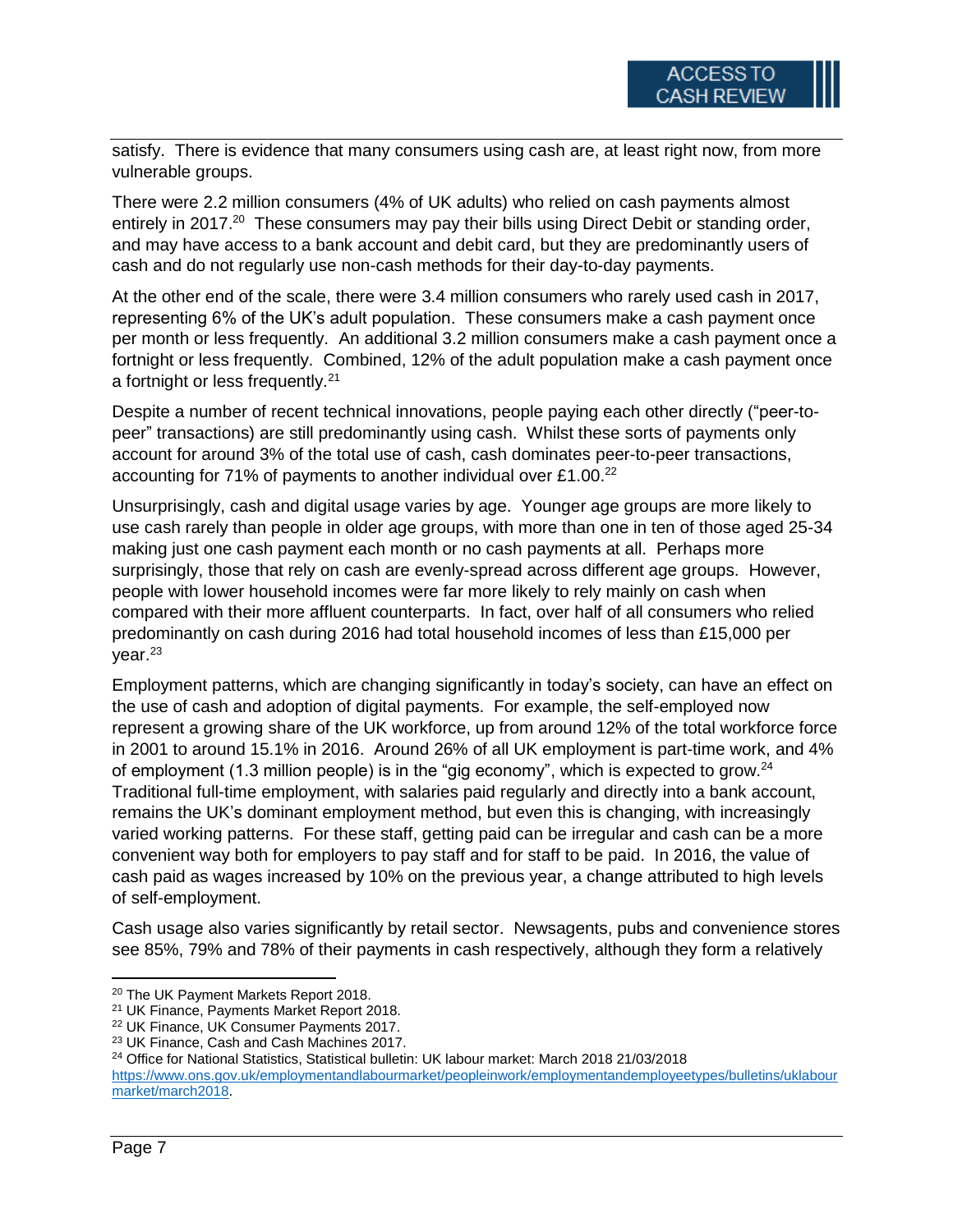small percentage of total retail spending while supermarkets (which dominate spending by total value), petrol stations and electrical-goods only see 44%, 27% and 26% paying in cash respectively. Some non-financial regular bills are also paid in cash, for example, nursery and childcare 15%, housing rent 17%, and savings clubs 26%. 25 There are also reports from charities that the shift away from consumers carrying cash is reducing the amount being given to charities in donations. 26

These statistics all suggest an even distribution of approaches across the UK, but we know from experience that the likelihood of cash vs digital being the most acceptable way to pay – or even whether options are offered – will vary from region to region, and possibly between rural and urban locations.

This Review will explore not only the preferences that consumers have (and how these preferences might change as technology also changes) but also wider financial inclusion challenges, including both the problems or detriments that some consumers may face when using cash and the difficulties they may have in accessing or using digital payments.

To illustrate this, some of the financial inclusion challenges around both cash and digital payments include:

- The challenge of actually accessing cash whether around the accessibility of cash access (usually through ATMs) and/or the cost of this access (such as transport costs or any fees).
- The potential financial penalties of using cash over other payment methods such as lack of access to more attractive tariffs, online-only deals, etc.
- The requirements around "know your customer", which can be a barrier to using digital payment services for those without suitable I.D. or with a poor credit history or criminal record.
- There is evidence that some digital services and even payment systems like Direct Debits can lead to or even encourage debt, and that for many who are heavy users of cash, one of their reasons is to retain control of their finances and avoid the risk of debt. Evidence also exists that consumer spending patterns can be very different digitally than using cash, with more likelihood for some consumers to spend more freely or incur more debt digitally. For example, a recent study reported that [59% of 5,500 people](http://www.moneyandmentalhealth.org/wp-content/uploads/2016/06/Money-on-your-mind-exec-summary.pdf)  [interviewed with mental health problems reported that they had taken out credit during a](http://www.moneyandmentalhealth.org/wp-content/uploads/2016/06/Money-on-your-mind-exec-summary.pdf)  [period of poor mental health, when they would not otherwise have done so.](http://www.moneyandmentalhealth.org/wp-content/uploads/2016/06/Money-on-your-mind-exec-summary.pdf)<sup>27</sup> This same study found that an increasing amount of this credit was taken out online, where it's harder to put checks and balances in place.
- Protection and control over finances and payments. Cash, when compared to other payment methods, gives people protection. For people on very low incomes and/or tight

<sup>27</sup> [https://www.moneyandmentalhealth.org/fintech-mental-health/.](https://www.moneyandmentalhealth.org/fintech-mental-health/) Full report at

 $\overline{a}$ <sup>25</sup> UK Finance, Cash and Cash Machines 2017.

<sup>26</sup> [https://www.civilsociety.co.uk/news/donations-of-loose-change-worth-320m-a-year-for-charity-says-caf.html.](https://www.civilsociety.co.uk/news/donations-of-loose-change-worth-320m-a-year-for-charity-says-caf.html)

[http://www.moneyandmentalhealth.org/wp-content/uploads/2017/07/Fintech-for-good-report.pdf.](http://www.moneyandmentalhealth.org/wp-content/uploads/2017/07/Fintech-for-good-report.pdf)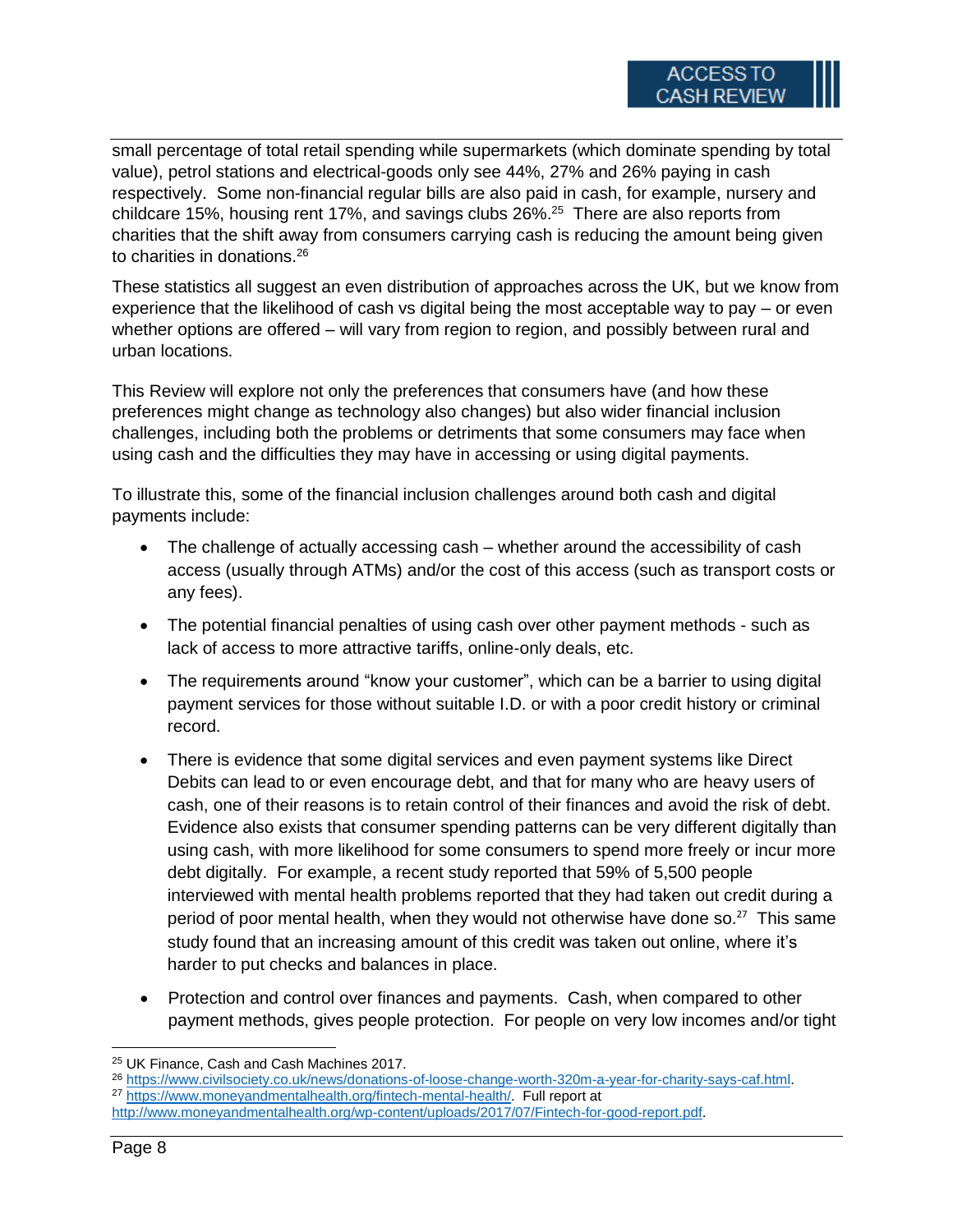margins, holding their money in cash (rather than in an account) reassures them that no one can take their money without their knowledge or permission (obviously excluding robbery) and this gives them a sense of security that, whilst their available money may be small, they have absolute control over it at all times, and can pay out exactly what they want, when they want<sup>28</sup>. For some cash users, no digital form of holding money appears to provide the same reassurance and relying on cash means they can avoid the risk having their money taken due to institutional agreements, decisions beyond their control, such as benefit repayments, credit repayments and/or the right to offset for banks<sup>29</sup>.

However, this payments environment is changing quickly. There are emerging digital FinTech services which can potentially help people manage their finances better. Technology now exists to allow consumers to track their spending more effectively using apps and open banking, to give consumers alerts if they are overspending or their behavior is unusual, to put money aside through regular saving, and more. $^{\rm 30}$ 

We also know that technology adoption is changing equally fast. The over 75s are the fastest growing group of internet users, and 78% of those 65-74 would be considered regular internet users.<sup>31</sup> In 20 years' time, most of those moving into retirement are today likely to be in jobs where they use technology on a daily basis. Some of the historical barriers to using digital are therefore changing, as are the potential needs of customers, and solutions available.

At present, there are a number of ways of providing a level of financial inclusion for the cash dependent, including standards for "basic bank accounts"<sup>32</sup> with no overdraft charges and low registration standards, and to ensure that everyone has easy access to a wider system of payments, and to receiving wages and benefits digitally. But many charities argue that we haven't done enough yet, and in an increasingly digital world, this can only be part of the solution. In addition, as cash usage declines, the infrastructure to manage cash will become increasingly costly per transaction, putting pressure on the existing model.

**The Review's second question is therefore about who is using cash, what needs does it solve, and how we ensure that, as digital take-up continues, any benefits and detriments are not concentrated on certain people and that all parts of society are able to actively participate. The Review is interested in questions such as is the best way of doing this to focus on supporting those who rely on cash, ensuring they still have access to it and reducing the costs of doing so, or to take a different approach, whether to produce solutions to address the reasons for cash choice or dependency, or to address the wider issues around financial inclusion where cash is only part of the solution.**

**Question 2: What are consumers' needs for cash and digital payments and how can they best be met in the future?**

<sup>28</sup> <https://www.jrf.org.uk/life-low-income-uk-today>

<sup>29</sup> [http://www.toynbeehall.org.uk/data/files/Services/Financial\\_Inclusion/Access\\_to\\_cash\\_-\\_Qualitative\\_research.pdf](http://www.toynbeehall.org.uk/data/files/Services/Financial_Inclusion/Access_to_cash_-_Qualitative_research.pdf)

<sup>&</sup>lt;sup>30</sup> For example, Moneybox [https://www.moneyboxapp.com/.](https://www.moneyboxapp.com/)

<sup>31</sup> [https://www.ons.gov.uk/businessindustryandtrade/itandinternetindustry/bulletins/internetusers/2017.](https://www.ons.gov.uk/businessindustryandtrade/itandinternetindustry/bulletins/internetusers/2017)

<sup>32</sup> [https://www.moneyadviceservice.org.uk/en/articles/basic-bank-accounts.](https://www.moneyadviceservice.org.uk/en/articles/basic-bank-accounts)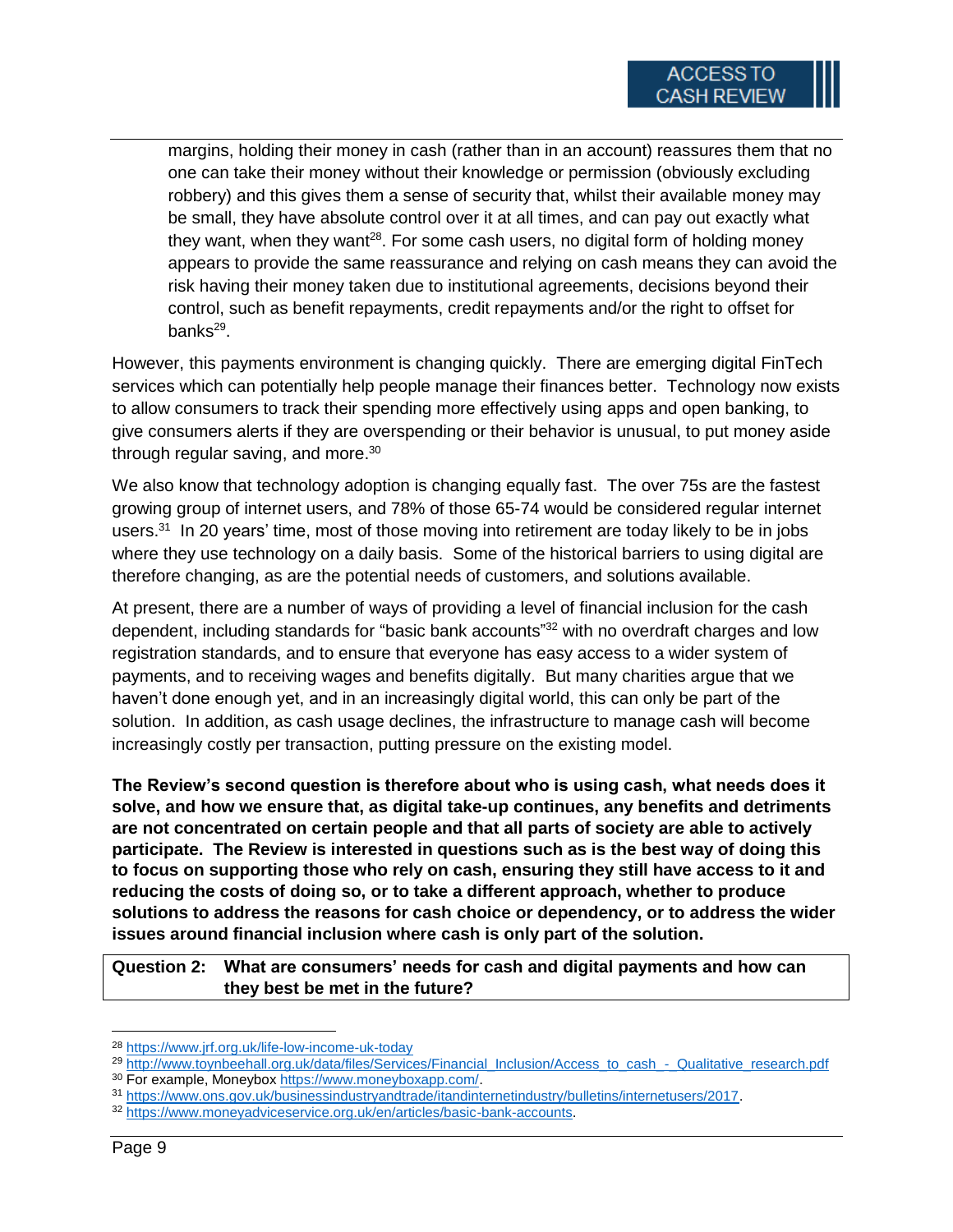# **3. Innovation**

Digital innovation has driven staggering change in the last few decades across large parts of society, from how we communicate through mobile phones and social media, to how we now shop, and to the nature of work and the gig economy and rising self- employment. As noted earlier, in 2007 cash accounted for 61% of all payments, but only 34% in 2017, and forecasts suggest that it could account for only 16% in 2027.

When we consider society in 20 years' time, we can see forecasts of profound changes as diverse as from self-driving cars to advanced artificial intelligence. Regular reports suggest that in 20 years, up to 50% of jobs will be different (or redundant), largely replaced by machine learning. It is entirely likely that financial services may be very different as well.<sup>33</sup>

Within financial services, "payments" is one of the fastest changing sectors, with new FinTech companies and established players alike developing digital services which look likely to change payments further. Over the last few years we have seen contactless, chip-and-pin, mobile wallets<sup>34</sup>, person-to-person and retail payment apps<sup>35</sup>, mobile merchant terminals, and the massive rise of online shopping which have all changed the way we buy products and services. Equally, we have seen things which whilst representing true innovation have arguably yet to achieve mainstream adoption in the UK such as pre-paid cards, electronic cash systems such as Mondex, wearable payment devices or distributed ledger currencies being used for payments. The technology underpinning the payments themselves could also change, and we do not yet know what role cryptocurrencies will play in the future of cash usage.

The regulatory environment is also changing to enable more radical change, with Open Banking and the Payment Services Directive II (PSD2) allowing a wider range of services to be provided using our transaction data (with consumers' permission).

To illustrate this FinTech revolution, below are just a few of the emerging services and usecases which could support improved financial inclusion, and help people better manage, save and use their money and promote inclusion in an increasingly digital world.

Ability to get the benefit of digital payments without a bank account.<sup>36</sup> The "unbanked" (through choice or necessity) struggle to get access to the cheaper payments of a digital economy. Emerging FinTech solutions (such as [Doreming,](http://www.doreming.com/) or [Wagestream\)](https://wagestream.co.uk/) help low income

<sup>33</sup> <http://www.suncorp.com.au/super/grey/your-future/what-will-life-be-2035> [https://www.theguardian.com/society/2011/jan/02/25-predictions-25-years.](https://www.theguardian.com/society/2011/jan/02/25-predictions-25-years)

<sup>&</sup>lt;sup>34</sup> Figures for payments made using mobile devices such as phones or watches are difficult to measure as many are recorded against the underlying card, and the last set of data is from 2016 when the UK Finance Payment Diary research only showed 2% making such a payment. However, take up may have been increasing quickly and anecdotal observation on the London Underground suggests more and more people are using phones to pay to travel. Some people foresee mobiles as the future of payments<sup>34</sup> and in recent years the change in mobile technology has been profound. Over the past 10 years mobile data traffic has increased 6,000-fold, and over the past 15 years, it has increased 600-million-fold. The average smartphone owner today is carrying a computing device more powerful than 10 PCs from 2000.

<sup>35</sup> [https://www.bp.com/en\\_gb/united-kingdom/products-services/bpme.html.](https://www.bp.com/en_gb/united-kingdom/products-services/bpme.html)

<sup>36</sup> [https://assets.kpmg.com/content/dam/kpmg/uk/pdf/2017/10/value-of-fintech.pdf.](https://assets.kpmg.com/content/dam/kpmg/uk/pdf/2017/10/value-of-fintech.pdf)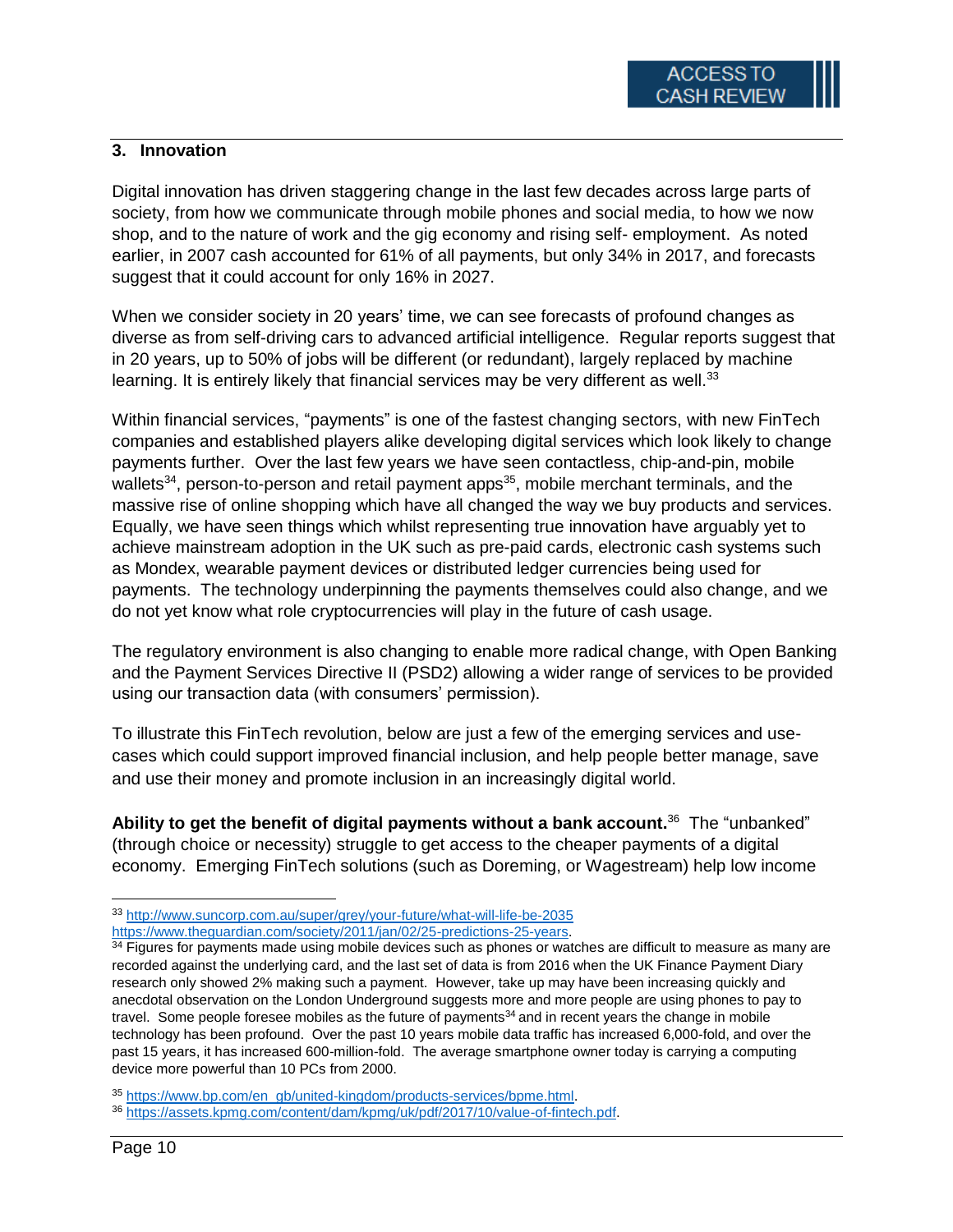workers get access to their salary at a time which suits them, underpinned by their employer's payroll.

**Different and cheaper finance.** A number of FinTech providers specialise in providing more affordable finance to those who might otherwise struggle to secure low cost credit. These can be lower cost as a result of backing from an employer (e.g. [Neyber](https://www.neyber.co.uk/) and [Salary Finance\)](https://www.salaryfinance.com/), Peerto-Peer (e.g. [Ratesetter\)](https://www.ratesetter.com/), or just as a result of more specialist lending analysis (e.g. Account Technologies).

**Credit history** can be a significant road block for people that have never dealt with a financial institution before. Without one, many traditional institutions will not offer credit or even a bank account. FinTech makes it possible to harness data from alternative sources, such as mobile phone payment history, AI (e.g. [Aire\)](https://aire.io/) or rent payments to secure a credit rating (e.g. [Canopy\)](https://www.canopy.rent/).

**Moving money "peer-to-peer".** One area in which cash dominates over digital is "peer-topeer" transactions – e.g. giving money to a relative for a birthday, paying someone back for petrol money, or in a local social club. Technology is fast catching up – Facebook now allow you to move money between friends digitally, mirroring how you might do it face-to-face, and services like [Venmo](https://venmo.com/) can make it easy to share bills and move money between friends.

**Improved budgeting.** We know that financial literacy is low in the UK – and many people find managing money hard digitally. There are a number of services, such as [LootBank](https://loot.io/) and [Chip](https://www.acorns.com/)<sup>37</sup> which can help nudge people into managing their money better by predicting spend and encouraging saving. With changes in financial services regulation (PSD2 and Open banking) these services are likely to become more prevalent, and offered not just by startups but also by mainstream banks.

**Supporting dependents.** One challenge for some groups of consumers, whether children or those who are vulnerable to being taken advantage of, is how to give "safe" digital access to cash. [Osper,](https://osper.com/order) a money management app allows parents to track and control their children's spending, while still allowing the children some freedom with their pocket money, or allowance.

Innovation is not limited to purely digital channels and is also having a broader impact in shaping otherwise "traditional" or offline services. For example, on-line shopping (which also excludes cash payments) has led to huge changes in deliveries and collections. Deliveries to the home were formerly a matter primarily for Royal Mail, but new entrants with flexible working practices and business models are giving a wide range of delivery options (from partnerships with local retailers to even drones and robots). These new models are creating whole new industries focused on delivering things which were not delivered before such as food through companies like UberEats or Deliveroo.

Innovation in physical channels is a critical part of this analysis as, for as long as cash remains important to some consumers, even if concentrated in certain segments, they need to be able to

 $\overline{\phantom{a}}$ <sup>37</sup> [https://www.theguardian.com/technology/2017/jul/06/chip-robot-banker-millennials-out-of-overdrafts-budget](https://www.theguardian.com/technology/2017/jul/06/chip-robot-banker-millennials-out-of-overdrafts-budget-responsibly-bank-account)[responsibly-bank-account.](https://www.theguardian.com/technology/2017/jul/06/chip-robot-banker-millennials-out-of-overdrafts-budget-responsibly-bank-account)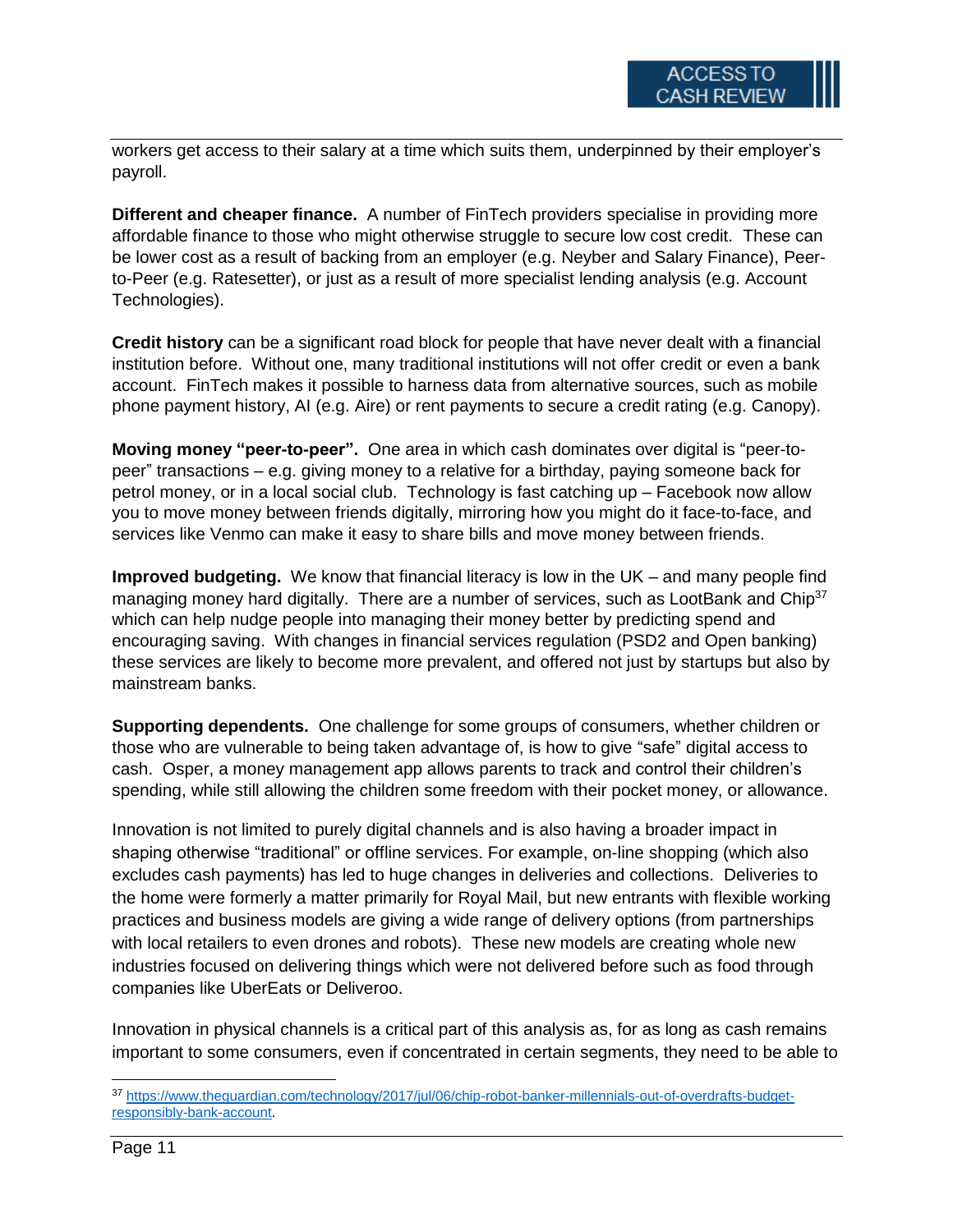access it. At present, over 90% of cash withdrawn from accounts by consumers comes from ATMs, for which there currently exists a significant UK infrastructure to deliver £10 billion a month, from the almost 70,000 ATMs themselves, to bank branches, cash processing centres, and the secure delivery and transportation systems which connects these in a seamless and generally invisible way for consumers. However, at the current pace of technological change, it is reasonable to assume that there could be innovation in the way cash is accessed, just as there has been in most other parts of the financial services network.

The current alternatives to ATMs have generally been around for many years with little innovation or development, and they are relatively little used and often in decline<sup>38</sup>.

But there is no reason why other channels could not be used to supplement or replace some ATM usage with the right commercial incentives. Innovation can often take unexpected paths and whilst contactless has been the main development in retail consumer payments in recent years it has taken many years to become established and it is only now beginning to have a real impact.

Most commentators would say that we are just at the start of this "FinTech revolution". Certainly, adoption of innovative new digital payments technology is currently relatively low, and highest amongst millennials, but that has been true of past technology trends which are now mainstream, including the use of cards for payment. If we are to understand the future need for cash, we also need to understand what technology might do, and what problems it might solve, or indeed create.

**The Review's third question therefore seeks to gather views about what innovations will affect those using cash, whether these are digital alternatives to cash, or other ways in which cash can be delivered beyond the ATM network and the risks and opportunities that such an approach might bring.**

**Question 3: What digital or other innovations are likely to affect those who currently are using cash?**

<sup>&</sup>lt;sup>38</sup> Note. Cashback, cheque encashment and passbooks are all seeing falls in use and, in some cases, are increasingly used by smaller and more discrete sections of society. In 2016, over £20 billion was withdrawn using methods other than ATMs (compared to £194 billion from ATMs) down from £32 billion on 2015. These alternatives therefore account for less than 10% of cash withdrawn by value. Both volumes and values of cashback fell by 15% during 2016 to 200 million withdrawals and there was a marginal decrease in the number of cash withdrawals overthe-counter to 42 million with the value falling. to £8.5 billion. Passbooks and cheques, predominantly used by older consumers, saw a total of 28 million withdrawals representing an annual decline of 40% over the past year.

In addition, Post Office counters, which have clear government defined access criteria, are also an alternative to ATMs, providing cash access to bank account customers at 11,600 Post Office branches right across the UK.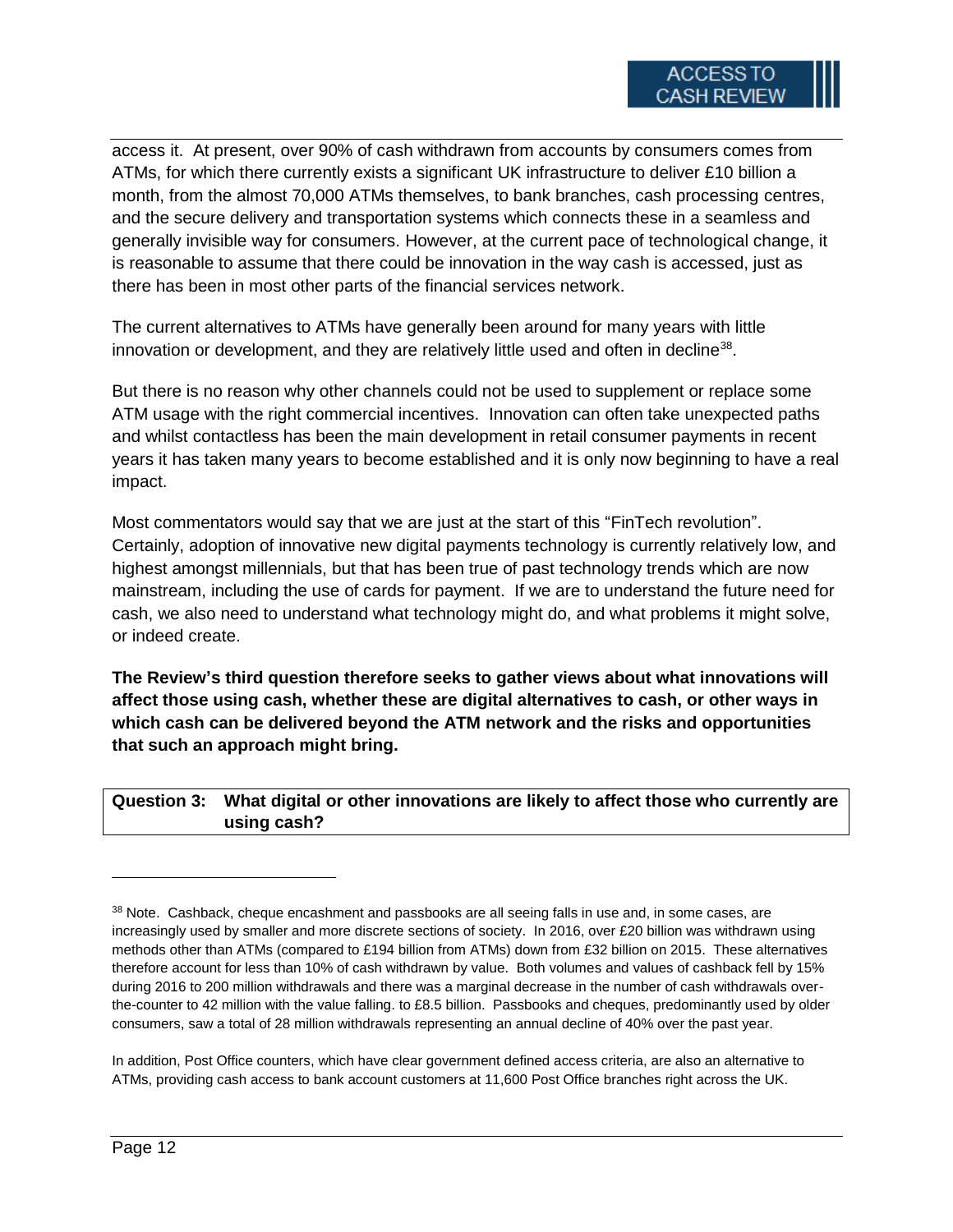## **4. Market Forces, Regulation and Coordination**

In the UK, moves to encourage the take-up of digital payments have been largely left to market forces. For example, for consumers, there is no legal obligation or right to use mobile, contactless, or online payments, although there may be economic benefits from doing so, even for government services<sup>39</sup>. Similarly, there is no legal right for consumers to be able to use cash in most shops, although this is much misunderstood, with many consumers assuming that the status of notes as "legal tender" requires shops to accept them as payment for goods<sup>40</sup>.

This means businesses make their own propositions to customers, choosing themselves whether they accept both cash and digital payments, or just one. Any standards and training are part of this market-based approach.

Without doubt, there is a significant cost to running a cash economy. Some estimates put the cost of cash to an economy at about  $0.5\%$  of GDP per annum<sup>41</sup>. For the UK, that would be about £5 billion per annum. However, the costs of a purely digital payments economy are not well established (and are disputed), meaning that the available data is not consistent even on whether a cashless economy would cost the UK more or less than the costs of today's cash economy. The costs of cash vs digital will also vary for merchants, dependent on their merchant acquirer fees and the cost, time and effort of banking surplus cash. We do know, though, that for many merchants it can be lower cost to only take digital payments, and for this reason, it is entirely possible that, if market forces play out, increasing numbers of merchants may choose to only accept digital payments and this would prove to be a significant barrier to consumers who only use cash. And there are already arguments that, if cash is used by fewer and fewer people, it would make less and less sense to maintain a complete cash infrastructure. This can be taken down to individual store level where the costs of handling cash in terms of staff training, time and risk of loss/robbery is not insignificant and may become disproportionate if only a few customers are paying in cash. This scenario is far from being hypothetical – many of these issues are already present elsewhere, for example, in Sweden where only 13% of payments are now in cash, and many merchants or even banks do not accept cash.<sup>42</sup>

There are some significant structural issues that would need to be addressed in the UK were we to move to a purely digital payments economy. Take up of digital payments methods, whilst high, are not by any means universal. Some consumers may be reluctant to move from cash to digital from personal preference, or because there are perceived or real barriers to change. For example, 9% of the UK adult population is offline (c.5 million people)<sup>43</sup>. Although this has reduced from 11% in 2016, the remaining 9% are less engaged and less easily persuaded than ever before<sup>44</sup>. There are also 9.2 million adults with low digital capacity, meaning they are far less likely to access online information and services leaving them less able to benefit from

l

 $39$  For example; an online passport application is £75.50 but £85.00 by paper in a Post Office. [https://www.gov.uk/passport-fees.](https://www.gov.uk/passport-fees)

<sup>40</sup> [http://edu.bankofengland.co.uk/knowledgebank/what-is-legal-tender/.](http://edu.bankofengland.co.uk/knowledgebank/what-is-legal-tender/)

<sup>41</sup> [http://www.ecb.europa.eu/pub/pdf/scpops/ecbocp137.pdf.](http://www.ecb.europa.eu/pub/pdf/scpops/ecbocp137.pdf)

<sup>42</sup> [https://www.riksbank.se/en-gb/statistics/payments-notes-and-coins/payment-statistics/.](https://www.riksbank.se/en-gb/statistics/payments-notes-and-coins/payment-statistics/)

<sup>43</sup> The Consumer Digital Index 2017.

<sup>&</sup>lt;sup>44</sup> The Consumer Digital Index 2017.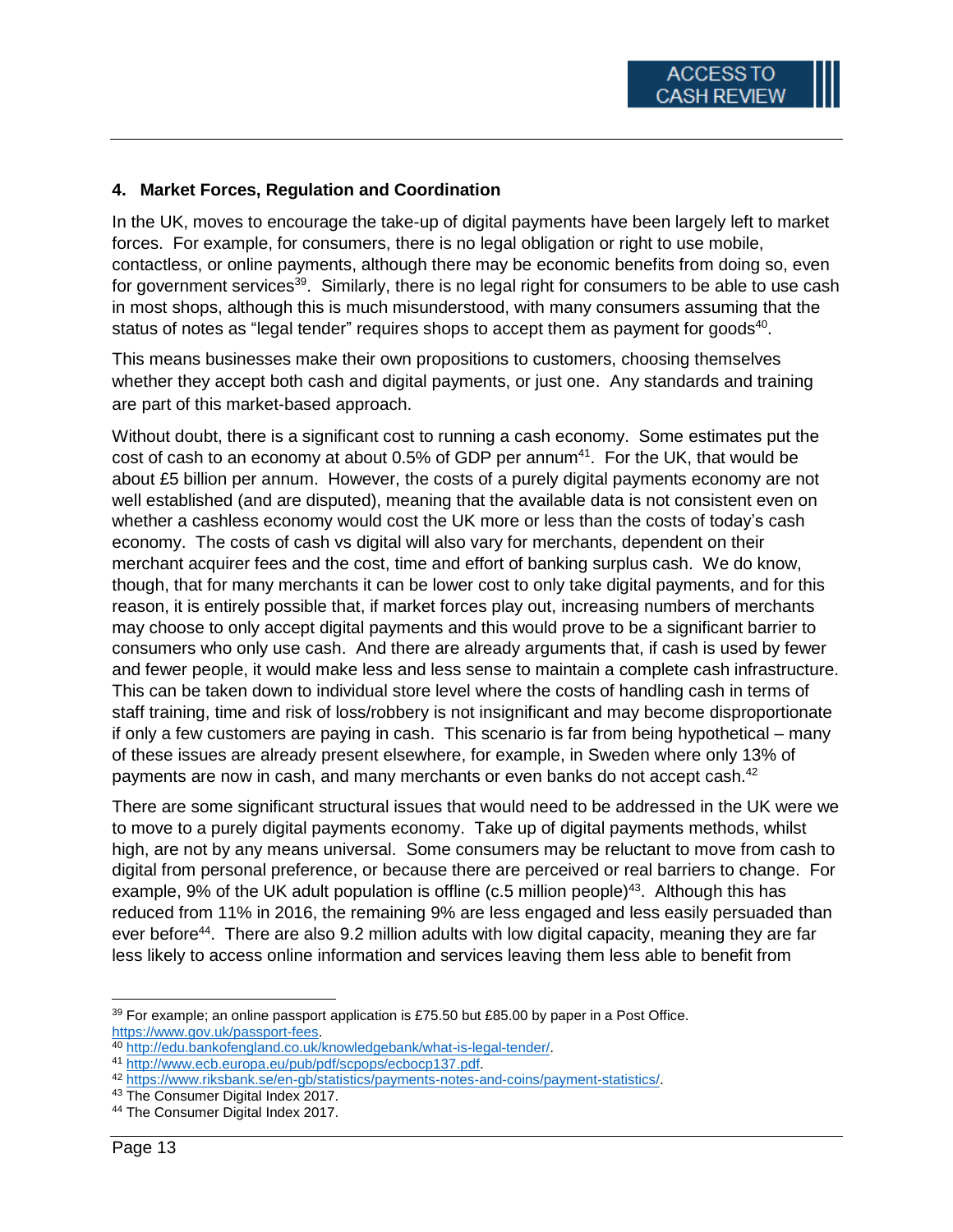online and digital discounts. While this may be improved through innovative solutions, this could hinder the progress of digital payments as there is a significant section of society that has yet to embrace digital technology and are unlikely to do so of their own accord.

There are also a range of practical barriers to take-up. Not all consumers could use digital payments even if they wanted to. For example, whilst superfast broadband availability across the population is currently at 91% this still means around 1.1 million UK premises (4%) cannot access high speed broadband – which covers shops as well as homes. This also varies by country and, whilst 92% of English premises have superfast broadband, the figures for Northern Ireland, Scotland and Wales vary from 85% to 89%. 4G coverage is also varied at 43% across the UK in 2017 (up from 21% in 2016) but varying from 61% in England to only 17% in Scotland.<sup>45</sup> Those of us who live in rural communities know from experience that digital payment terminals can be very unreliable as a result.

Regulation can also have an impact on consumers' payments choices. Know-Your-Customer (KYC), Anti-Money Laundering (AML) requirements, for example, are all key to keeping the digital economy safe and reducing fraud but for some consumers and particular market segments they can prove to be a barrier to digital payments and financial services in general.<sup>46</sup>

As noted previously, consumers may choose payments methods to solve their needs which appear initially to be sub-optimal (for example, paying for electricity through a cash pre-payment meter which has a more expensive tariff) to avoid other risks, such as to avoid the risk of bank charges should they go overdrawn because of an unexpected Direct Debit.

Despite the debate on the future of cash access and digital payments, the UK enjoys one of the best positions with regards to cash access of any country in the world, with free-to-use ATMs at near record numbers. It is also one of the most advanced in terms of digital payments with, for example, contactless cards and the Faster Payments System. And the UK is widely considered the FinTech capital of the world, leading the way in innovation within financial services.

The UK's financial infrastructure has been delivered through a mixture of cooperation, regulation and a competitive marketplace. Financial Services is a highly competitive sector - but the UK's financial services institutions also have a history of working together on key national issues, such as basic bank accounts and the ATM network. The UK also has a strong regulatory system in financial services, with strong policy oversight.

However, in the event of substantial falls in cash usage (and migration to alternatives) the endto-end cash system, based as it is on a competitive market, private companies, extensive legacy investment and large fixed costs, may struggle to cope with the transition. There is a risk that, without intervention, the current model will be unable to deliver the change towards a low cash society in an ordered and effective manner, with managed and rational consumer outcomes.

There is ample precedent for regulatory coordination when systemic changes take place across the industry. Basic Bank Accounts have been heavily supported by regulators and by

 $\overline{\phantom{a}}$ <sup>45</sup> https://www.ofcom.org.uk/\_\_data/assets/pdf\_file/0024/108843/summary-report-connected-nations-2017.pdf. <sup>46</sup> https://www.fca.org.uk/publication/occasional-papers/occasional-paper-17.pdf.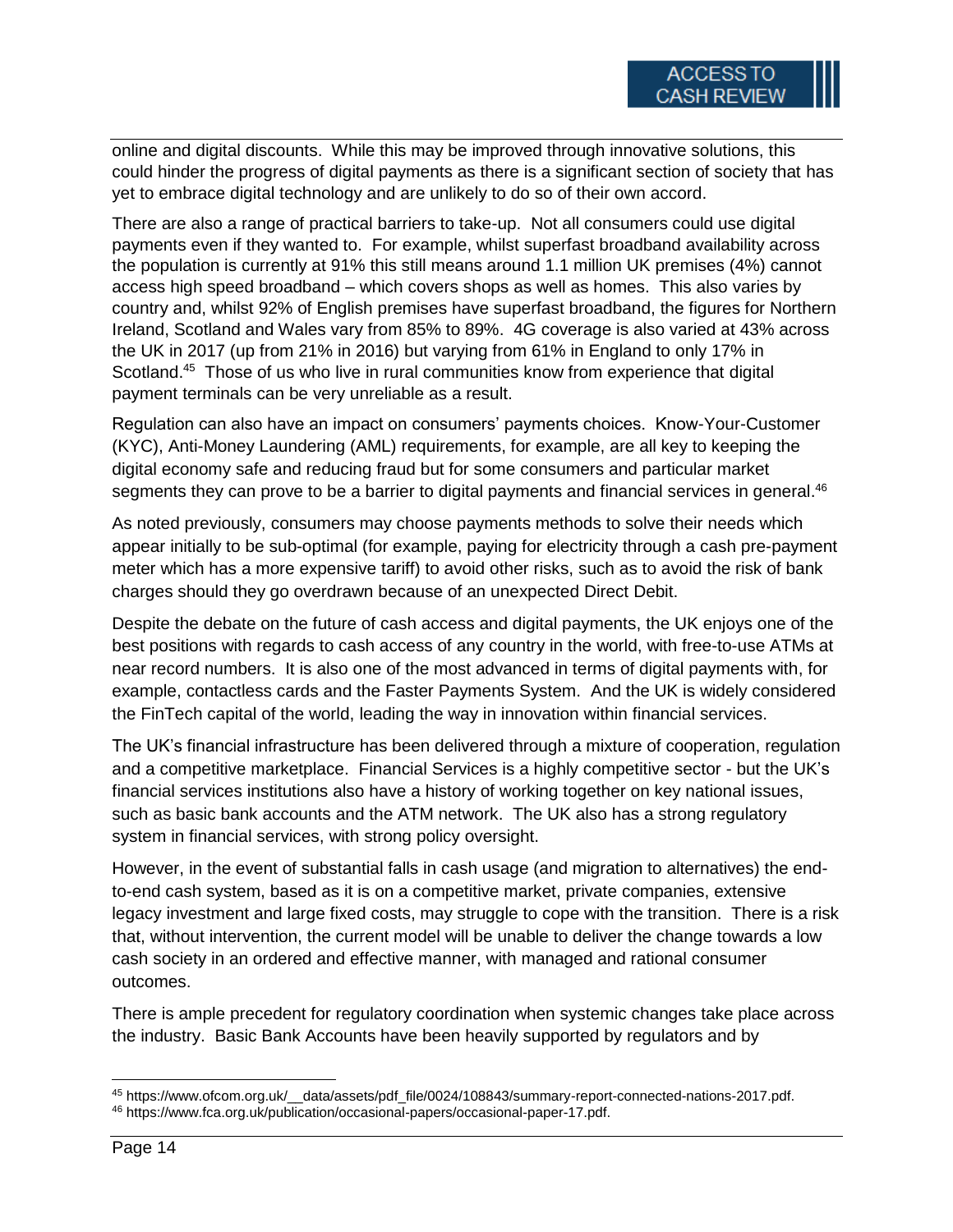government, and the changes to cheques and to the electronic payments infrastructure required collaborative interventions supported by regulators. A good example is the PSR's Payments Strategy Forum which successfully delivered the changes taking forward the New Payments System Operator and associated infrastructure.

However, the collaborative approach is not easy as it requires extensive coordination across competing organisations, causes challenges where changes cause uneven impact across commercial organisations, and attract all of the costs associated with centralised planning and oversight. It also requires policy makers and regulators to step into a competitive landscape, which is not always desired or popular.

If we are heading towards a primarily digital payments landscape, there are a variety of approaches that the UK could take, from simply allowing market forces to decide what happens (at the risk of leaving a segment excluded), to enshrining cash/digital choice (at the cost of maintaining a large cash infrastructure for declining usage), or potentially diverting some of the costs of maintaining a cash infrastructure into supporting consumers to "go digital" and consciously shifting to a future digital payments economy for the UK (a significant policy choice).

**The Review is therefore keen to understand if the move to a digital payments economy should be left to market forces and the effects of regulation, or if there are parts of the cash value chain that cannot be adapted to falling cash usage through these effects and a more coordinated policy-driven approach is required.**

**Question 4: Does access to cash require regulation or central co-ordination that goes beyond the current framework? If so, what should this involve?**

# **5. Paying for Cash Access**

The total costs of cash in the UK are not insignificant, estimated to be £5 billion per annum and even if the cash infrastructure is taken as a given, running the UK free-to-use ATM network<sup>47</sup> is around £1 billion<sup>48</sup> per year. Despite this, most UK consumers have little understanding of the real costs of cash as the vast majority of personal banking transactions are free and, since card issuer charges were abolished around the year 2000, consumers have got used to having access to "their cash" for free. This cost will however be paid through the products and services we buy and use, and through our bank accounts (the low or negligible interest on our current accounts generally subsidises a wide range of other services, including the costs of cash

 $\overline{\phantom{a}}$ <sup>47</sup> The ATM network is paid for by card issuers (mostly Banks), either as "interchange" when their customers use another LINK Member's ATMs or through their own internal costs in running an ATM network. From an international perspective, this situation is relatively unusual and in most other countries customers are charged to use ATMs in some way. In most cases banks will charge their own customers to use other banks' ATMs and, in some cases, even their own. This may be combined with charges from the ATM operator to create double charges (particularly for nonbank ATMs) although in some cases these charges may be deferred or avoided depending on the customer's account package.

<sup>48</sup> Source LINK, also note: pay-to-use withdrawals cover their costs through a direct charge.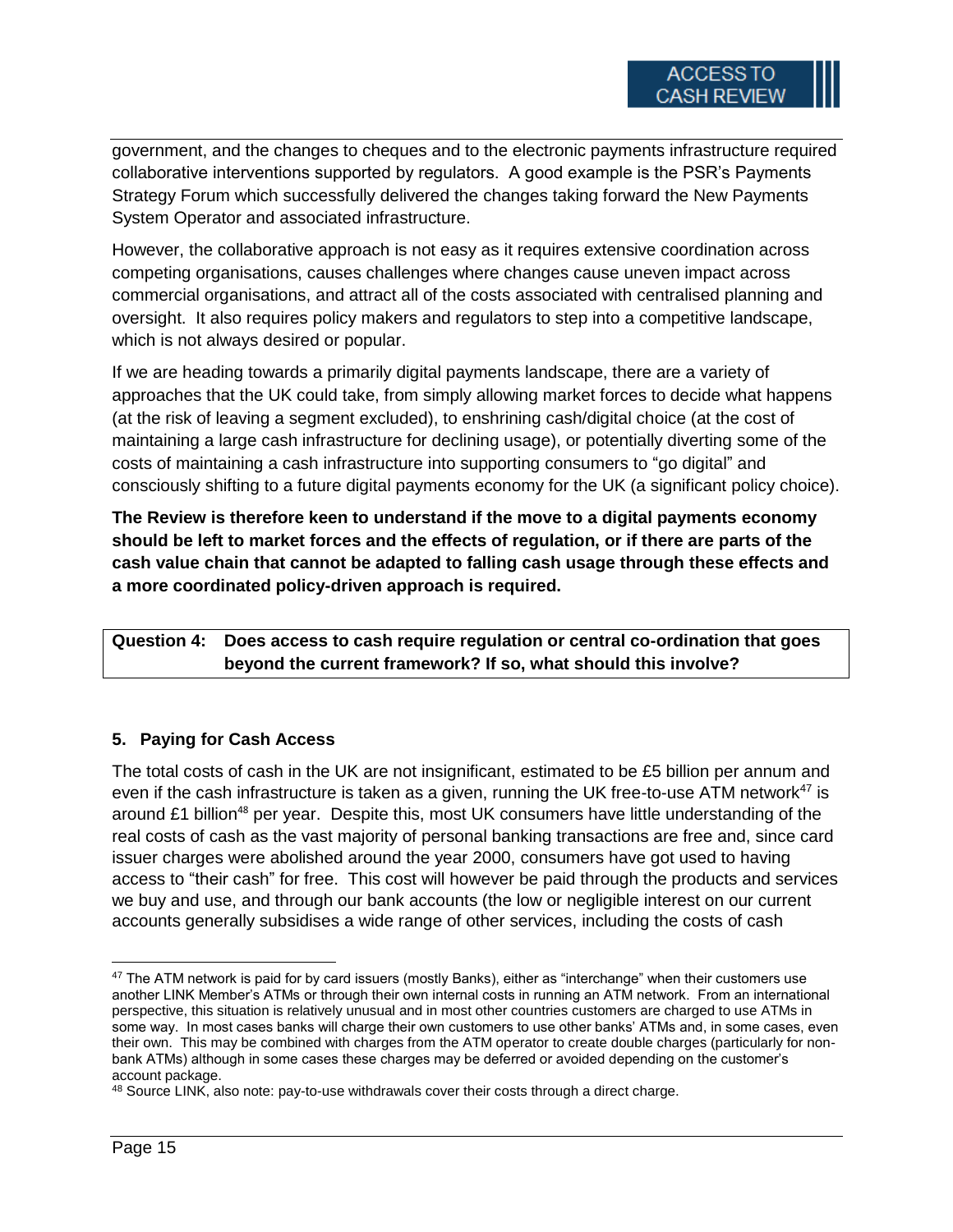access and ATMs). Indeed, consumers' awareness of card payment fees is probably equally opaque and recent changes to prevent separate credit card surcharge fees has probably only further obscured this issue.

This absence of any direct link for consumers between cost and usage is almost certainly one of the factors supporting cash usage in the UK and from a pure market perspective, a disconnect between price and usage creates distortions. The absence of a direct cost also makes it difficult for new solutions to create workable business models and this whole question has been raised over a number of years and is under review once again by the FCA<sup>49</sup>.

For those using cash this has implications. Cash usage, and in particular cash reliance, is disproportionately weighted to lower income groups and when access to cash from an ATM is free to the consumer, whether you withdraw £200 in one transaction or in 10 transactions, £20 at a time, it is a matter of convenience and choice.

At present, the UK model is to have an ATM network which serves all parts of the UK. We already know that the least profitable ATMs are more likely to be in rural or remote areas because of higher costs and lower volumes and as cash usage declines, these ATMs may therefore be at higher risk of disappearing. In effect, we know that in time, a widely distributed free ATM network's costs will require an increasing social subsidy.

If there remains a consumer requirement for cash, and whether or not ATMs remain the principal means of access, there still needs to be a model for paying for the costs of that access. Several models for paying for cash access could be envisaged:

- **A social subsidy with cash access as a "right".** Consumers continue to pay nothing when they withdraw cash but through forgone interest and bank charges, paid for by all consumers of banking services, whether or not they use the service.
- **Consumer pays directly at the point of cash withdrawal**. This would provide a direct link between usage and cost but would likely mean disproportionate costs for high cash users, which may not be socially acceptable.
- **Consumer pays per transaction through their bank.** This again could mean disproportionate costs for high cash users although could be managed in such a way that the higher costs to high users were avoided or mitigated. However, such a crosssubsidy may be commercially unattractive.
- **Consumers pay a flat fee through their bank for "cash access".** This could avoid higher costs to high users but would again involve cross-subsidies between consumers

As noted, in a number of these systems "vulnerable" consumers could be subsidised and receive free or reduced-price cash withdrawal access while others paid.

**The final question therefore asks how should the cost of cash access be paid for, and how should this be managed and coordinated.**

### **Question 5: How should access to cash be paid for?**

 $\overline{a}$ 

<sup>49</sup> https://www.fca.org.uk/publications/multi-firm-reviews/strategic-review-retail-banking-business-models.